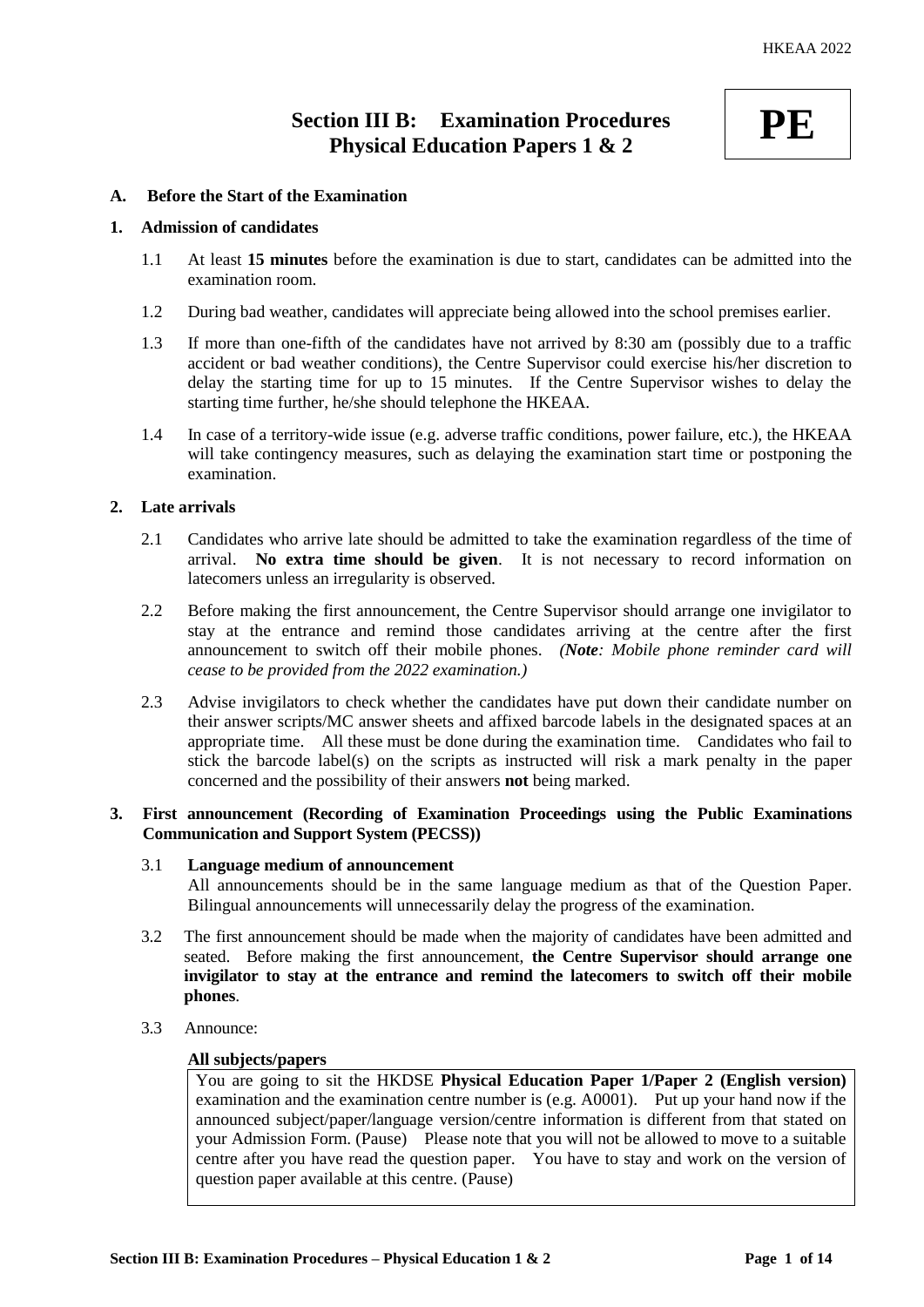The 'Public Examinations Communication  $\&$  Support System' has been installed at this examination centre. The centre conditions and examination proceedings will be recorded. Only authorised persons of the HKEAA can view, store or handle the recordings. The recordings will be destroyed upon closing of the examination year.

3.4 In case a candidate claims that the subject/paper/language version/centre information announced by the Centre Supervisor is different from that stated on his/her Admission Form, the **Centre Supervisor should arrange an invigilator to distribute the 'Notes for Wrong Centre or Wrong Version Candidates'** (**SR3(Notes) -** see *Specimen 40*) to the candidate concerned and let him/her decide whether or not to remain sitting the examination in this centre. For handling cases of wrong centre/wrong version candidates, please refer to *Section IV paragraphs 15 and 16*.

## **4. Second announcement (Checking of personal belongings)**

Announce:

#### **(All subjects/papers)**

Check that you have taken the correct seat according to the seat number as stated on your Admission Form. Place your Admission Form and Identity Card or identification document on the top right-hand corner of your desk and not inside any folder. If you bring a folder, you must put it under your chair. Put up your hand if you have any questions. (Pause)

Put all the stationery you need to use on your desk. If you have brought a pencil case, put it in your bag or under your chair. (Pause)

If you intend to use a calculator during the examination, put the calculator on your desk. Remove the calculator cover/jacket and place it inside your bag or under the chair. Check your calculator now to make sure that no writings or markings have been made on the calculator. (Pause)

If you have brought a mobile phone, take out the phone now. Check to see if it has been switched off. (Pause) If not, switch it off now. You should also ensure that the alarm function of the phone has also been turned off and no sound will be emitted. (Pause for 15 seconds to ensure that candidates are complying with the instructions)

Now place the phone under your chair in a position clearly visible to the invigilators. (Pause)

If you have question paper(s) from previous examination session(s), notes, pieces of paper, books and dictionaries etc., put them in your bag. If you have brought any electronic devices (such as tablet, multimedia player, electronic dictionary, databank watch, smart watch, wireless earphones or other wearable technologies with communication or data storage functions, etc.), or articles that can emit sound, switch them off now (if possible) and put them in your bag or under your chair. (Pause)

Zip up your bag and put it under your chair. Do not leave your bag in the aisle. If you do not have a bag, put your purse and your mobile phone under your chair but bring all your other belongings to the front of the hall and put them … (Please clearly tell the candidates the location which you assign and ask an invigilator to assist).

Please note that if you are found to have any unauthorised materials on your desk or in the drawer of your desk, on your body or in your clothing after the Question Papers have been distributed, or any electronic devices (including mobile phone) switched on during the examination, you will receive a mark penalty, subject downgrading or even be disqualified from the whole examination.

Put up your hand if you have any questions. (Pause)

#### **Note:**

Repeat this announcement nearer the start of the examination if there are a lot of latecomers.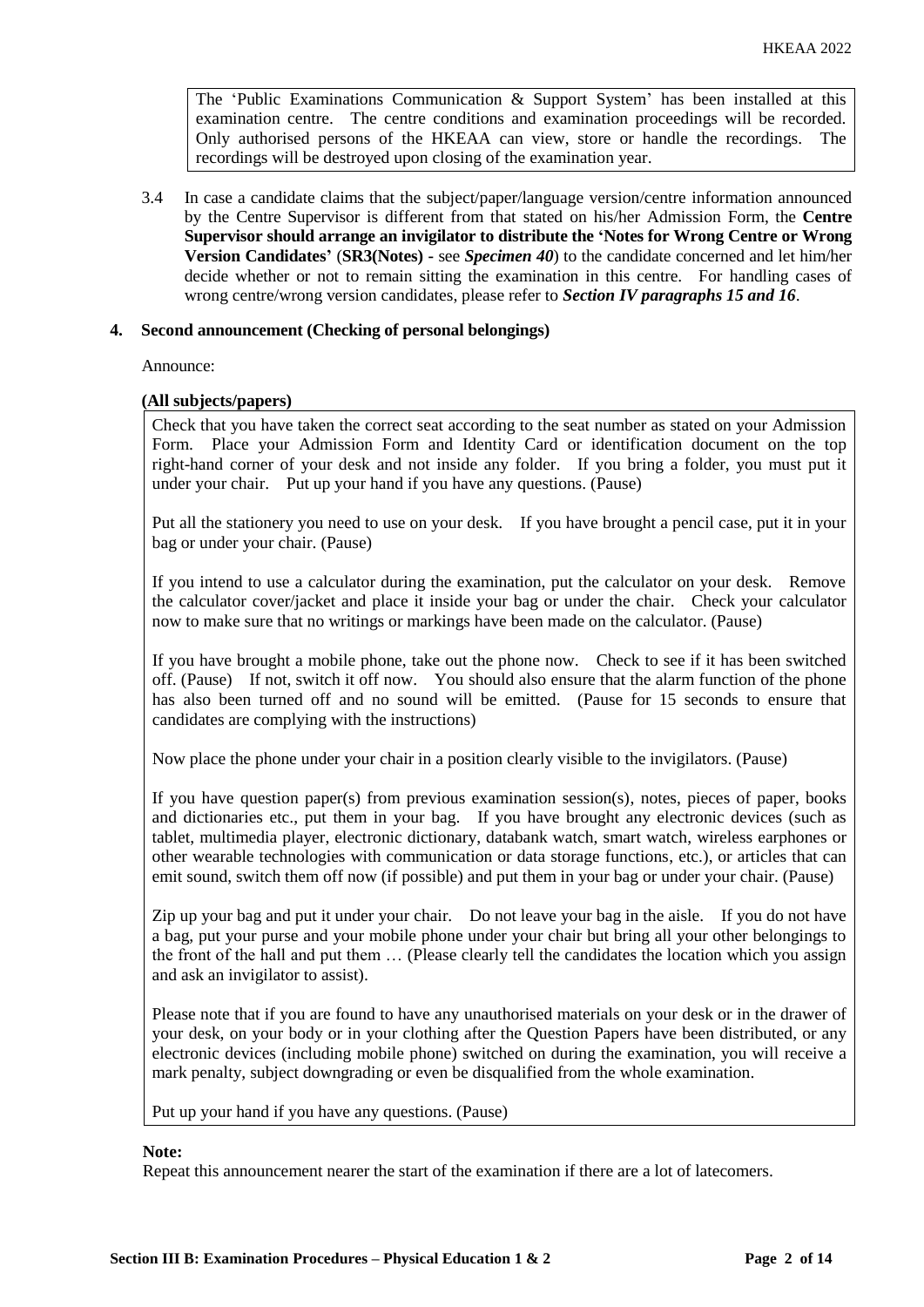The Centre Supervisor should ask the invigilators to check that the candidates follow these instructions. **Before the examination begins, should no mobile phone be found under a candidate's chair, invigilators may ask the candidate concerned if he/she has brought a mobile phone.**

## **5. Third announcement (Checking of barcode labels)**

#### **Physical Education 1**

You should have on your desk a barcode sheet. Put up your hand if you do not. (Pause)

Your English name has been printed on the top of the barcode sheet. Each barcode label on the sheet has been printed with your candidate number, centre number, seat number and the subject/paper name. Please check to make sure that you have been given the correct barcode sheet. Put up your hand if you have any questions. (Pause)

After the start of the examination, you should first write your Candidate Number in the boxes provided on the front cover of the Question-Answer Book. You should copy your Candidate Number from your Admission Form. Moreover, you should stick barcode labels in the designated spaces on the cover and the inner pages of your Question-Answer Book. You should also stick a barcode label, write your Candidate Number and name and sign on the MC answer sheet.

If you use a supplementary answer sheet, you should also write your Candidate Number and affix a barcode label in the designated space. Do not fold, scratch or stain the barcode labels.

No extra time will be given to candidates for sticking the barcode labels on after the 'Stop working' announcement.

Each page of the Question-Answer Book and supplementary answer sheet has been printed with a page number. Do not change any of the page numbers or write your answers near them as this might affect the scanning of your script. It should also be noted that answers written in the margins will not be marked.

## **Physical Education 2**

You should have on your desk a barcode sheet. Put up your hand if you do not. (Pause)

Your English name has been printed on the top of the barcode sheet. Each barcode label on the sheet has been printed with your candidate number, centre number, seat number and the subject/paper name. Please check to make sure that you have been given the correct barcode sheet. Put up your hand if you have any questions. (Pause)

After the start of the examination, you should first write your Candidate Number in the boxes provided on the front cover of your Answer Book. You should copy your Candidate Number from your Admission Form. Moreover, you should stick barcode labels in the designated spaces on the cover and the inner pages of your Answer Book.

If you use a supplementary answer sheet, you should also write your Candidate Number and affix a barcode label in the designated space. Do not fold, scratch or stain the barcode labels.

No extra time will be given to candidates for sticking the barcode labels on after the 'Stop working' announcement.

Each page of the Answer Book and supplementary answer sheet has been printed with a page number. Do not change any of the page numbers or write your answers near them as this might affect the scanning of your script. It should also be noted that answers written in the margins will not be marked.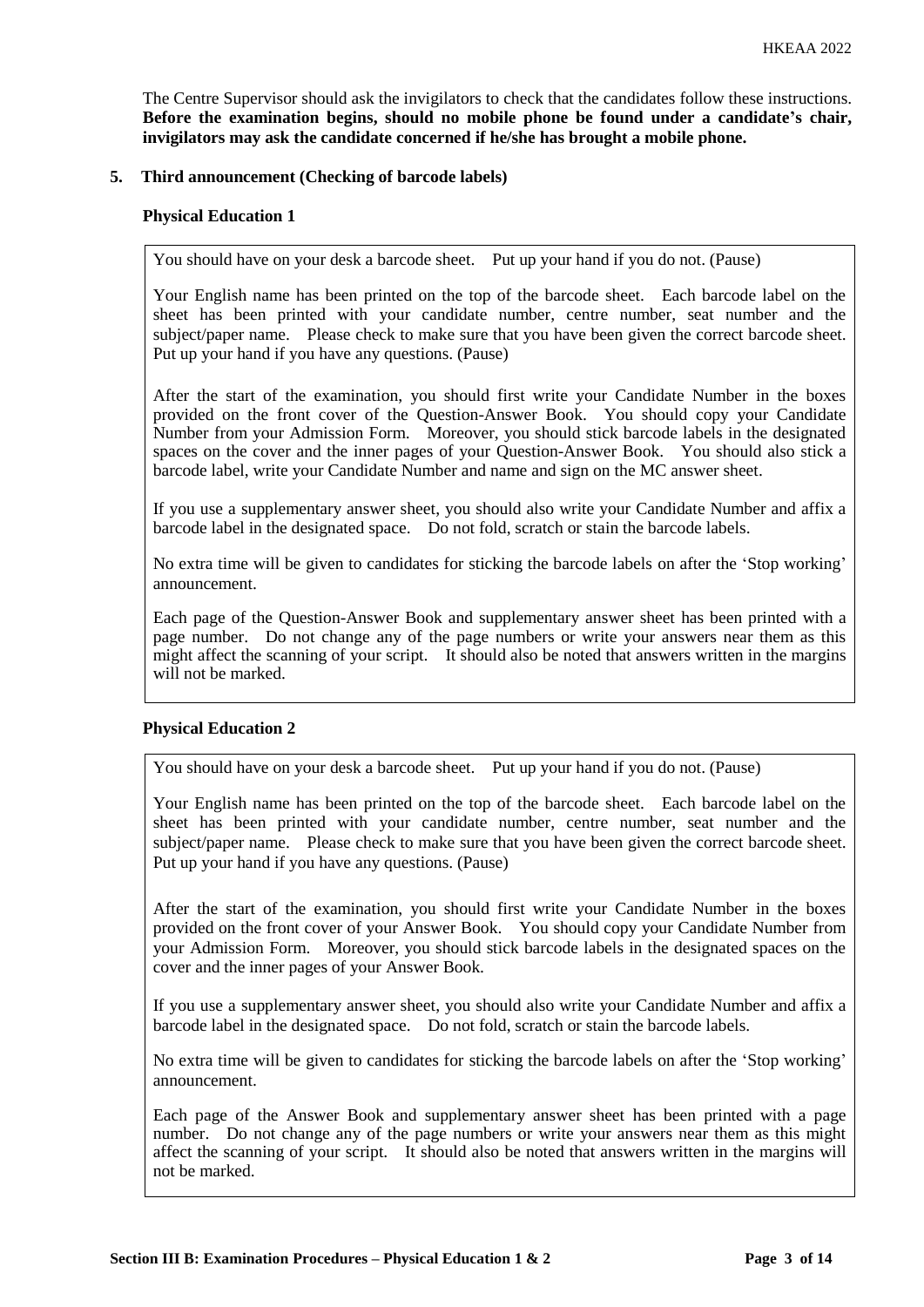## **6. Fourth announcement (Checking of MC answer sheets / Answer Books)**

## **Physical Education 1**

You should have on your desk an MC answer sheet. Put up your hand if you do not. (Pause) Now, read the Instructions on the MC answer sheet. (Pause)

#### **Physical Education 2**

You should have on your desk an Answer Book. Put up your hand if you do not. (Pause)

You should enter the question number on the front cover of the Answer Book and mark the corresponding question number box on each page of the Answer Book and supplementary answer sheets on which you have written any answers. Start each question on a new page.

No extra time will be given to candidates for filling in the question number boxes after the 'Stop working' announcement.

Now, read the Instructions on the cover of the Answer Book. (Pause)

#### **7. Fifth announcement (Distribution of Question Papers / Question-Answer Books)**

The Centre Supervisor should check carefully whether the Question Papers/Question-Answer Books are **for the correct session**. The Centre Supervisor should then unseal and **open the packets of Question Papers/Question-Answer Books in front of the invigilators and candidates**. After ensuring that there are sufficient copies for distribution, announce:

#### **Physical Education 1**

The Question Paper and Question-Answer Book will be distributed now. Make sure you have put away all unauthorised articles; otherwise you will be penalised. (Pause to allow sufficient time, say 10 seconds, for candidates to put away their unauthorised articles)

Do not turn over your Question Paper or Question-Answer Book and do not start writing until you are told to do so.

#### **Physical Education 2**

The Question Paper will be distributed now. Make sure you have put away all unauthorised articles; otherwise you will be penalised. (Pause to allow sufficient time, say 10 seconds, for candidates to put away their unauthorised articles)

Do not turn over your Question Paper and do not start writing until you are told to do so.

The Centre Supervisor should then give the Question Papers/Question-Answer Books to the invigilators and instruct them to distribute the papers to the candidates, with **the cover of the Question Papers/Question-Answer Books facing up**.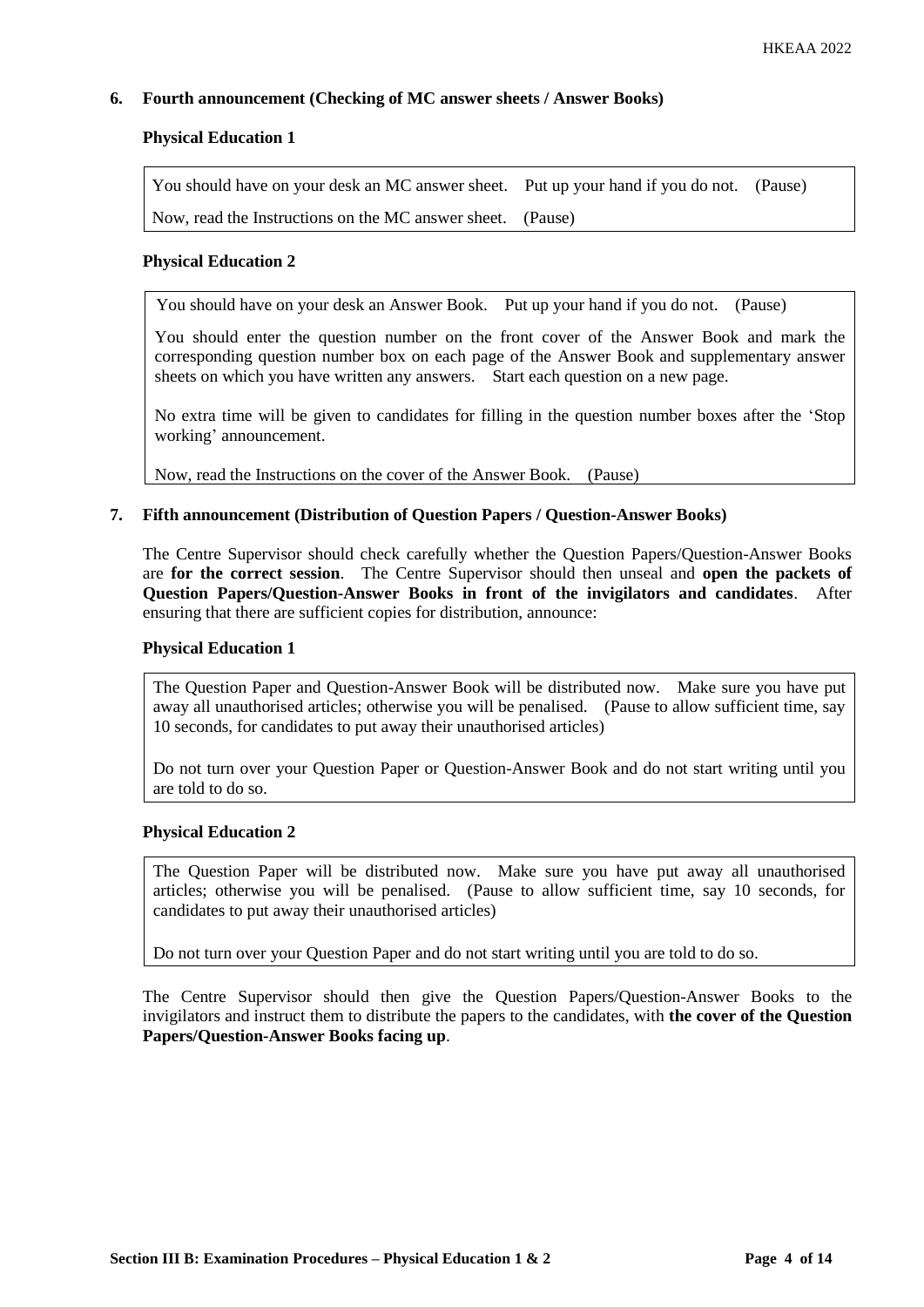# **8. Sixth announcement (Checking of Question Papers / Question-Answer Books)**

# **Physical Education 1**

You should have on your desk a Question Paper, an MC answer sheet and a Question-Answer Book. Put up your hand if you do not. (Pause)

Answers for Section A must be marked on the MC answer sheet and answers for Section B should be put in the Question-Answer Book. You are advised to use a pencil to mark the answers on the MC answer sheet and use a blue or black pen to write the answers on the Question-Answer Book. Do not fold or puncture the MC answer sheet.

Now, read the Instructions on the cover of the Question Paper and Question-Answer Book. Do not turn over the Question Paper and Question-Answer Book until you are told to do so. (Pause for 15 seconds)

#### **Physical Education 2**

You should have on your desk a Question Paper and an Answer Book. Put up your hand if you do not. (Pause)

Now, read the Instructions on the cover of the Question Paper. Do not turn over the Question Paper until you are told to do so. (Pause for 15 seconds)

#### **9. Seventh announcement (Checking of Question Papers and start of the examination)**

9.1 Before the start of the examination, the Centre Supervisor should remind candidates to make sure that they do not have any electronic devices (including mobile phones) switched on or on the body. Then ask the candidates to open the Question Paper/Question-Answer Book to **check the number of pages/questions**. After the start of the examination, candidates should first write their candidate number in the boxes provided on the MC answer sheet and the front cover of their Answer Book/Question-Answer Book (candidates should also write their name and sign on the MC answer sheet), and affix barcode labels in the designated spaces on the MC answer sheet, the front cover and the inner pages of the Answer book/Question-Answer Book according to the instructions on the cover. No extra time will be given to candidates for sticking the barcode labels after the 'Stop working' announcement.

#### **Physical Education 1**

Before the examination begins, make sure that you have switched off your mobile phone, including the alarm function, and that you do not have any electronic devices on the body. (Pause to allow sufficient time, say 30 seconds, for candidates to do the final check)

Check your Question Paper and Question-Answer Book to make sure that there are no missing questions. Words like '**End of Paper**' or '**End of Section**' should appear after the last question. (Pause)

**Close the Question Paper and Question-Answer Book after checking.**

**After the announcement of the start of the examination**, you should first write your Candidate Number in the boxes provided on the front cover of the Question-Answer Book. You should copy your Candidate Number from your Admission Form. You should stick barcode labels in the designated spaces on the cover and the inner pages of your Question-Answer Book according to the Instructions on the cover. You should also stick a barcode label, write your Candidate Number and name and sign on the MC answer sheet.

**No extra time will be given** to candidates for sticking barcode labels after the 'Stop working' announcement.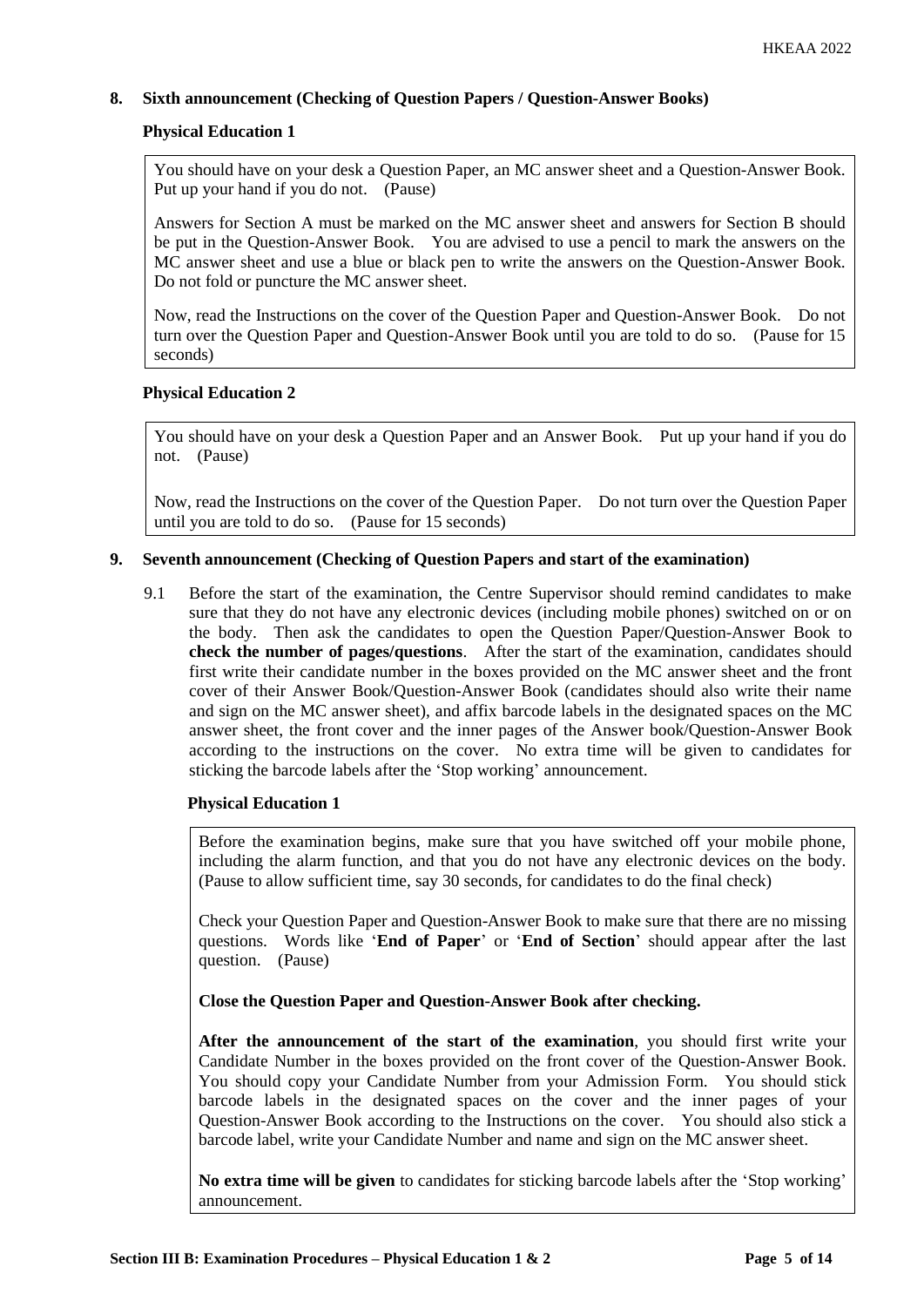## **Physical Education 2**

Before the examination begins, make sure that you have switched off your mobile phone, including the alarm function, and that you do not have any electronic devices on the body. (Pause to allow sufficient time, say 30 seconds, for candidates to do the final check)

Check your Question Paper to make sure that there are no missing questions. Words like '**End of Paper**' or '**End of Section**' should appear after the last question. (Pause)

**Close the Question Paper after checking.**

**After the announcement of the start of the examination**, you should first write your Candidate Number in the boxes provided on the front cover of the Answer Book. You should copy your Candidate Number from your Admission Form. You should stick barcode labels in the designated spaces on the cover and the inner pages of your Answer Book according to the Instructions on the cover.

**No extra time will be given** to candidates for sticking barcode labels after the 'Stop working' announcement.

- 9.2 The Centre Supervisor should **check if there is any Special Notice** which contains last-minute messages to candidates. The Special Notice, if any, is in a **bright yellow envelope** (see *Specimen 9*). If there is a Special Notice for the session, make an announcement according to the instructions in the Special Notice and write down the contents of the Special Notice on the blackboard for the candidates' reference, particularly the latecomers.
- 9.3 If there are no questions from the candidates, the Centre Supervisor should give the signal to begin by announcing:

**Physical Education 1 and 2** (leaving early is allowed during the period after the first 30 minutes and before the last 15 minutes)

If you wish to leave early, you should put up your hand to seek an invigilator's permission. Early leavers are not allowed to take away the question papers.

According to the hall clock (my watch), the time is  $\_\_\_\_\_\_\_\_\_\_\_\_\$  The finishing time is  $\_\_\_\_\_\_\_\_\_\_\_\_\_\_\_\_\_\_\_\_\_\_\_\_\_\_\_\_\_$ You may now start.

- 9.4 After the 'You may now start' announcement, the Centre Supervisor should write the actual starting time and the correct finishing time on the blackboard for the information of candidates and invigilators.
- 9.5 The Centre Supervisor should avoid the practice of writing up the starting and finishing times in advance, and should do this **only** when the precise times are known. If the hall has a clock visible to the candidates and is functioning properly (see **Notes** below), the Centre Supervisor should time the examination according to this clock. The Centre Supervisor may also refer to the digital timer available on the computer desktop of PECSS. Apart from providing a countdown of the examination time, the timer also provides reminders of the last 15 minutes, last 5 minutes and end of the examination session. The Centre Supervisor must ensure that candidates are given the full amount of time as specified on the Question Paper/Question-Answer Book. **No extra time** should be given to the candidates for reading the questions or for any other reason without specific instructions from the HKEAA.

#### **Notes:**

(1) The Centre Supervisor should check whether the hall clock is functioning properly before the start of the examination. If not, candidates should be reminded not to refer to the clock during the examination.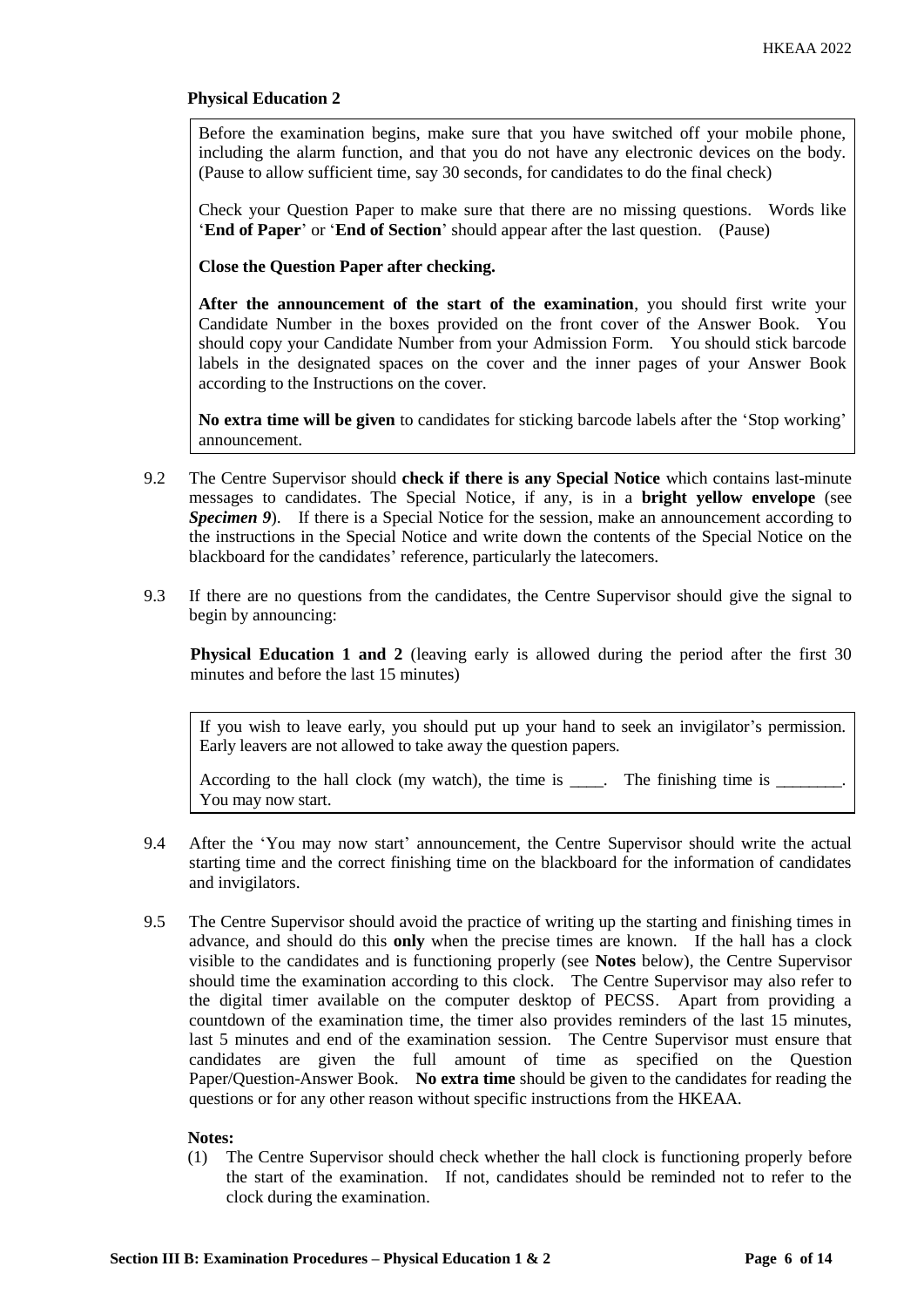- (2) If there are two clocks in the hall (say one in the front of the hall and one at the back), the Centre Supervisor should use the one facing the candidates and inform the candidates of the clock he/she is using for timing the examination in order to avoid misunderstanding.
- 9.6 The Centre Supervisor should ensure that all examinations start punctually as scheduled in the timetable. If under special circumstances an examination has to be delayed (due to bad weather or insufficient Question Papers/Question-Answer Books being made available), the Centre Supervisor should ensure that the candidates are given the full amount of time as specified on the Question Paper/Question-Answer Book. **Under no circumstances should an examination start before the scheduled time.**
- 9.7 Write the actual starting time and finishing time at the end of the session in the spaces provided on the Sessional Report (for elective subjects) (See *Specimen 20C*).

#### **B. Procedures after the Start of the Examination**

#### **10. Checking the Admission Forms and Identification Documents**

Please refer to *Section III A paragraph 3* for details.

#### **11. Taking of Candidates' Attendance**

Please refer to *Section III A paragraph 4* for details.

#### **12. Collecting Question Papers and answer books from vacant seats**

12.1 **30 minutes** after the start of the examination, ask the invigilators to collect the Question Paper/Answer Book/Question-Answer Book/MC answer sheet/barcode sheet from each vacant seat and return them to the Centre Supervisor. The Centre Supervisor is advised to put the blank Answer Books/Question-Answer Books/MC answer sheets inside a designated box/plastic bag to avoid mixing them up with the candidates' scripts to be collected at the end of the examination.

The Centre Supervisor should ask the invigilators to select 'Recording Absentees' from the Main Menu of their barcode scanner, scan the barcode sheets of the absentees, and upload the absentees' records to the ASTS programme before the absentees' barcode sheets are put inside the barcode sheet envelope (see *Specimen 30B*).

- 12.2 The school can retain the surplus Question Papers (including Multiple-Choice Question Papers and Question-Answer Books).
- 12.3 In the case of a candidate **requesting to have another Answer Book/Question-Answer Book**, the request should not normally be accepted. Supplementary answer sheets should be supplied.

#### **13. Early leavers**

- 13.1 Early leave is not allowed for the Listening papers and Multiple-Choice papers (i.e. Music Paper 1/Mathematics Compulsory Part Paper 2/Economics Paper 1).
- 13.2 For other subjects/papers, candidates may leave the examination room after the first 30 minutes of the session to 15 minutes before the end of the session. Candidates wishing to leave during the permitted time must raise their hand to summon an invigilator. Before a candidate is given permission to leave, the invigilator should ensure that (1) the candidate number has been put down and barcode labels have been affixed in the designated spaces of the answer script even if no attempt has been made to answer any questions; and (2) the question number box on each page of the answer script has been marked. **Early leavers are not allowed to take away the Question Papers.**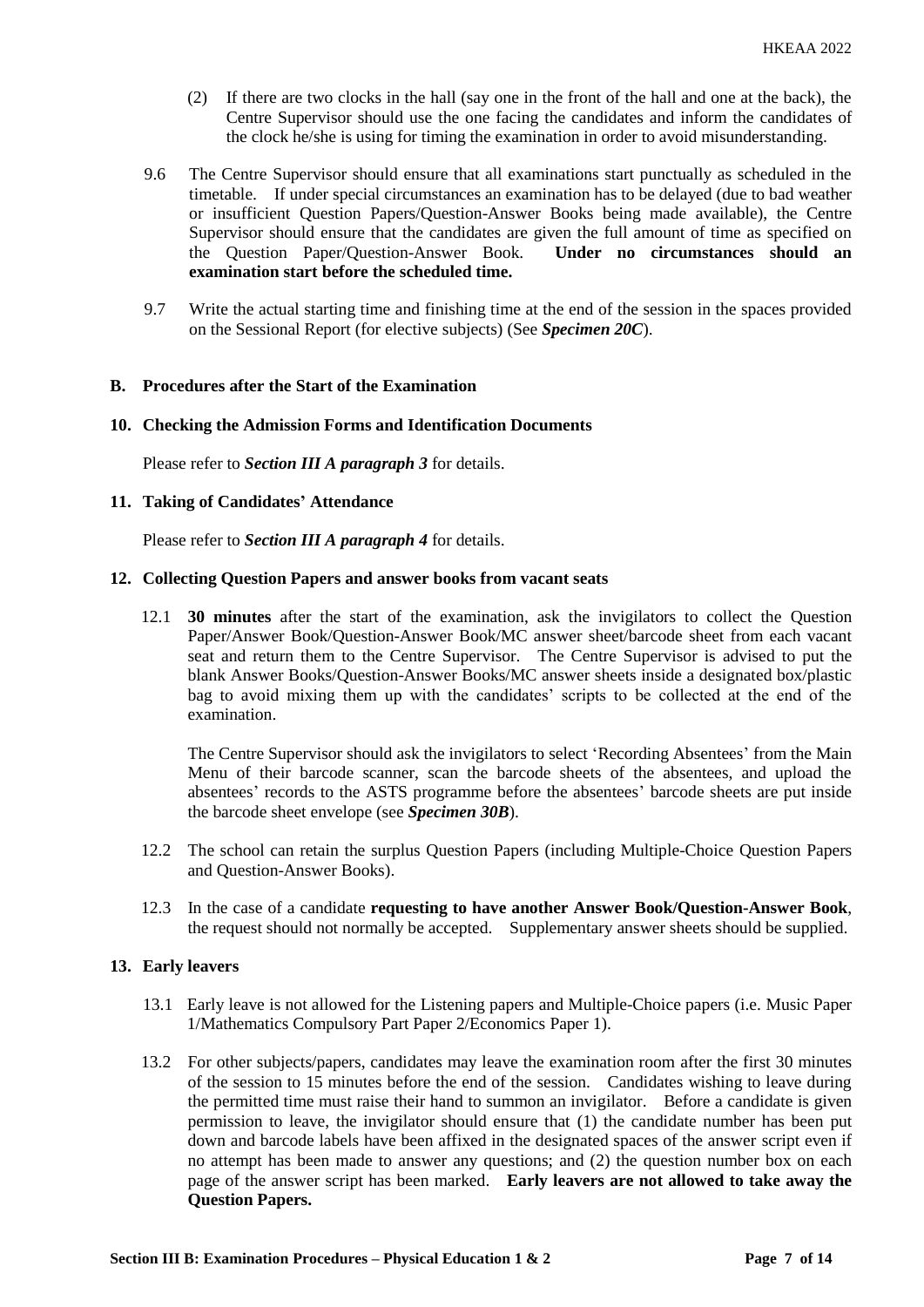- 13.3 The Centre Supervisor should report in detail (time of the incident, circumstances, etc.) any candidate who has left the examination room without permission or who has taken away the Question Paper on Report Form SR4g (see *Specimen 23A*).
- 13.4 If a candidate claims to be sick and wishes to leave outside the permitted time, he/she should state his/her reasons on Report Form SR4g for follow up by the HKEAA. He/she has to write his/her name and address in the space provided on the form. Please complete the attendance taking for the candidate and follow the script collection procedures as described in *paragraph 13.2* before letting the candidate leave.
- 13.5 The Question Papers and answer scripts of early leavers should be left on the candidates' desks. **The answer scripts should be collected at the end of the session together with those of other candidates** and placed in the appropriate script envelope while the Question Papers can be treated as ordinary surplus Question Papers which can be kept by the school.

#### **14. Questions raised by candidates**

Please refer to *Section III A paragraph 5* for details.

#### **15. Toilet arrangements**

Please refer to *Section III A paragraph 6* for details.

#### **C. Report Forms**

## **16. If the Centre Supervisor wishes to make a report about the conduct of the examination, he/she can use the following report forms:**

- Form SR1 Candidates without Admission Form/Identification Document<br>• Form SR3 Candidates Attended the Wrong Examination Centre/Sub
- Form SR3 Candidates Attended the Wrong Examination Centre/Subject/Paper/Module/ Language Version not on Admission Form
- Form  $SR4g$  Examination Irregularities (cheating/insufficient papers/candidates' disobeying the 'Stop working' instructions, etc.)
- Form SR4b Examination Irregularities (Barcodes)
- Form SR4c Examination Irregularities (Calculators)
- Form SR4p Examination Irregularities (Mobile Phones/Electronic Devices/Sounding Devices)
- Form  $SR4t$  Candidates Going to the Toilet
- Form SR4i Examination Irregularities (Invigilators)
- Sessional Report (for elective subjects)

## **D. End of Examination**

## **17. Eighth announcement (Reminding candidates of the time left)**

17.1 15 minutes before the end of the session, the Centre Supervisor should announce:

#### **Physical Education 1**

You have 15 minutes left. You are not allowed to leave the examination room until you are told to do so.

Make sure you have written your Candidate Number and name, stuck a barcode label and signed on the MC answer sheet. Also, make sure you have written your Candidate Number and stuck barcode labels in the designated spaces of the Question-Answer Book.

No extra time will be given to candidates for sticking the barcode labels after the 'Stop working' announcement.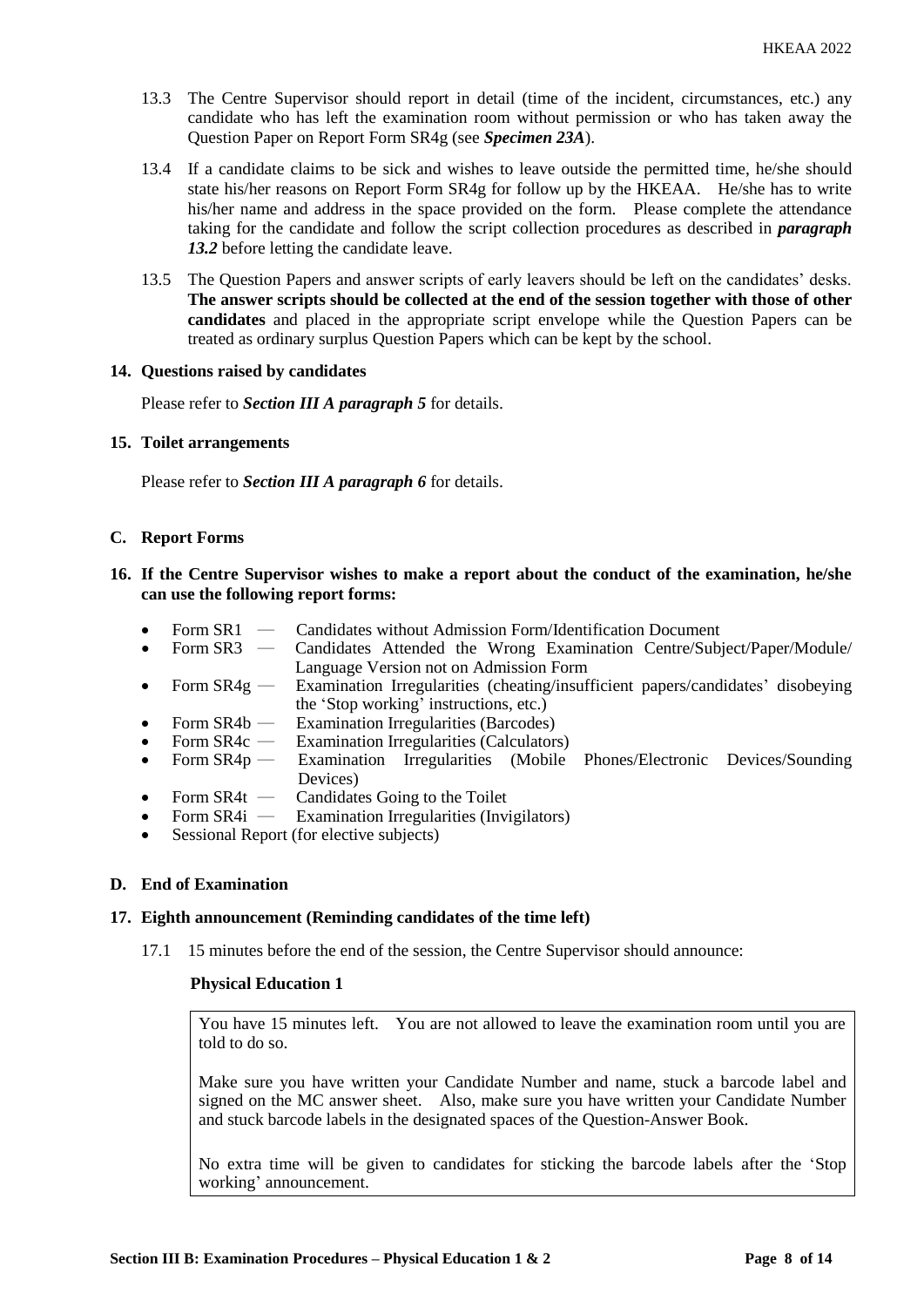## **Physical Education 2**

You have 15 minutes left. You are not allowed to leave the examination room until you are told to do so.

Make sure you have marked the appropriate question number in the question number box on each page and on the cover of the Answer Book; otherwise the markers may not know which questions you have answered. Besides, make sure you have written your Candidate Number and stuck barcode labels in the designated spaces.

No extra time will be given to candidates for sticking the barcode labels or filling in the question number boxes after the 'Stop working' announcement.

17.2 5 minutes before the end of the session, the Centre Supervisor should announce:

#### **Physical Education 1**

You have 5 minutes left. Make sure you have written your Candidate Number and stuck barcode labels in the designated spaces on the MC answer sheet, Question-Answer Book and all supplementary answer sheets.

#### **Remember to enter the question number and mark the question number box on all appropriate pages.**

Cross out all unwanted materials. You will *NOT* be allowed to work on your MC answer sheet, Question-Answer Book and supplementary answer sheets including affixing barcode labels, using an eraser, filling in question numbers or holding any stationery after the 'Stop working' announcement.

## **Physical Education 2**

You have 5 minutes left. Make sure you have written your Candidate Number and stuck barcode labels in the designated spaces on the Answer Book and all supplementary answer sheets.

## **Remember to enter the question number and mark the question number box on all appropriate pages.**

Cross out all unwanted materials. You will *NOT* be allowed to work on your Answer Book and supplementary answer sheets including affixing barcode labels, using an eraser, filling in question numbers or holding any stationery after the 'Stop working' announcement.

## **18. Ninth announcement ('Stop working' instruction)**

18.1 When time is up, announce:

## **Physical Education 1**

The time now is \_\_\_\_\_. Time is up. Stop working. Put down all your stationery. **(Pause for 10 seconds to ensure that all candidates are complying with the instructions^)**

Do not pack your personal belongings until you are told to do so. Close your Question Paper and Question-Answer Book. You must not work on your answers or affix barcode labels now, otherwise you will receive a mark penalty. (Pause)

The MC answer sheet and Question-Answer Book will be collected separately. If you have supplementary answer sheets, tie them in your Question-Answer Book with the piece of string provided. Put your Question-Answer Book and MC answer sheet next to the unused barcode labels. They will also be collected separately.

Make sure that your Admission Form and identification document do not get included in your answer script.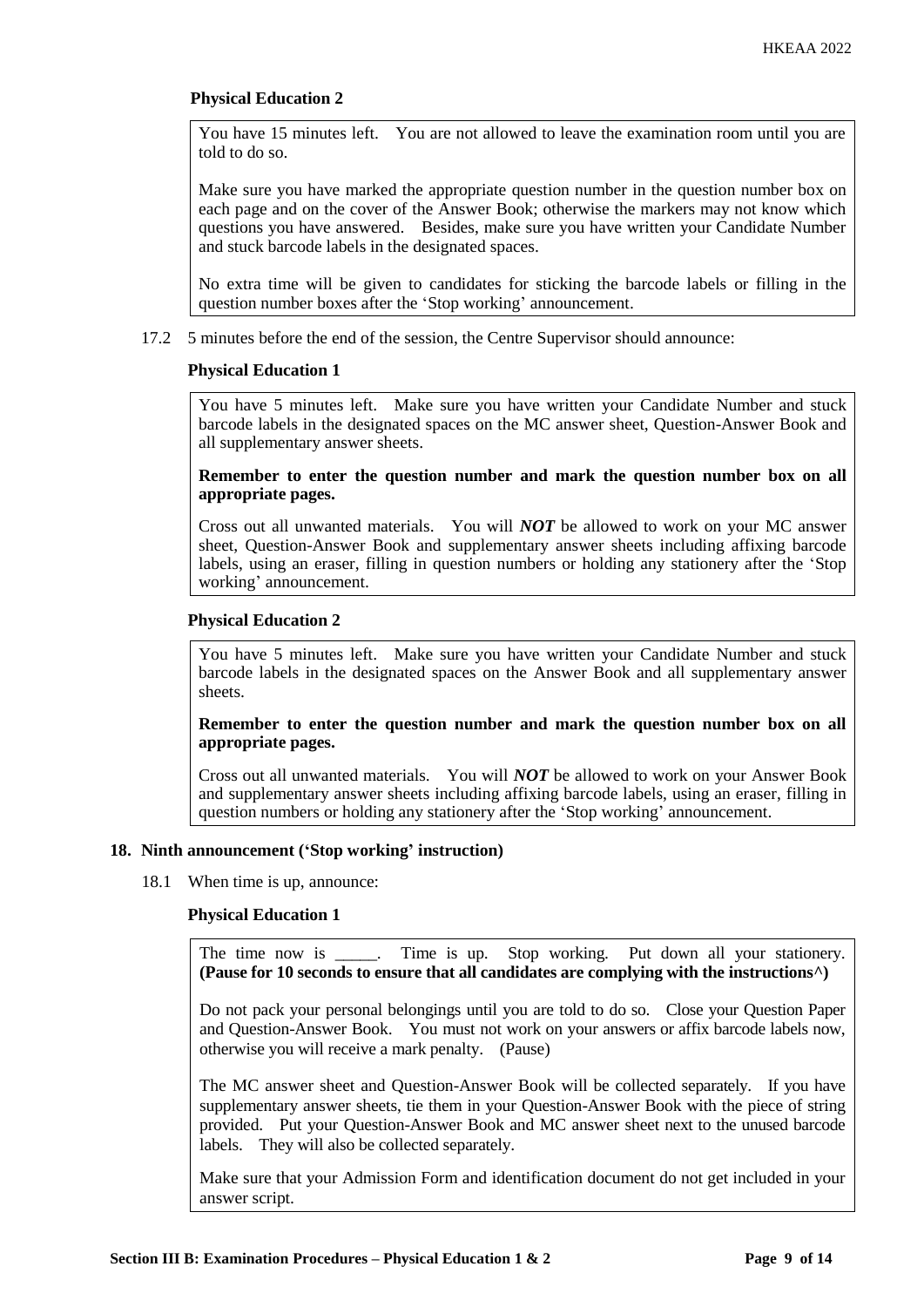# **Physical Education 2**

The time now is \_\_\_\_\_. Time is up. Stop working. Put down all your stationery. **(Pause for 10 seconds to ensure that all candidates are complying with the instructions^)**

Do not pack your personal belongings until you are told to do so. Close your Question Paper and Answer Book. You must not work on your answers or affix barcode labels now, otherwise you will receive a mark penalty. (Pause)

If you have supplementary answer sheets, tie them in your Answer Book with the piece of string provided. Put your Answer Book next to the unused barcode labels. They will be collected separately.

Make sure that your Admission Form and identification document do not get included in your answer script.

- **^** During the 10-second pause after *'Put down all your stationery'* is announced, the Centre Supervisor should stay on the stage to ensure that the candidates follow the instructions and invigilators should check if any candidates are still working on their answer scripts (including writing, erasing/crossing out answers, holding any stationery, affixing barcode labels or filling in question numbers).
- 18.2 For handling cases of candidates disobeying the 'Stop working' instruction, please refer to *Section IV paragraph 19*.

#### **19. Tenth announcement (Collection of answer scripts)**

- **NOTE**: **With the exception of Combined Science (Biology) Section A, Combined Science (Chemistry) Section A and Combined Science (Physics) Section A**, the Question Papers of other subjects (including multiple-choice question papers) need **NOT** be collected.
- 19.1 The Centre Supervisor should announce:

## **Physical Education 1**

Your Question-Answer Book and MC answer sheet will be collected now. Stay in your seat quietly until you are told to leave.

While collecting the answer scripts, if you are found not having stuck a barcode label on the cover of the Question-Answer Book or the MC answer sheet, to facilitate scanning, the invigilator will let you stick the label on the cover or the MC answer sheet under supervision. You are required to complete a report form before leaving the examination room.

## **Physical Education 2**

Your Answer Book will be collected now. Stay in your seat quietly until you are told to leave.

While collecting the answer scripts, if you are found not having stuck a barcode label on the cover of the Answer Book, to facilitate scanning, the invigilator will let you stick the label on the cover under supervision. You are required to complete a report form before leaving the examination room.

19.2 The Centre Supervisor should assign the invigilators to collect separately the answer scripts, rough-work sheets and barcode sheets (with/without remaining barcode labels), etc.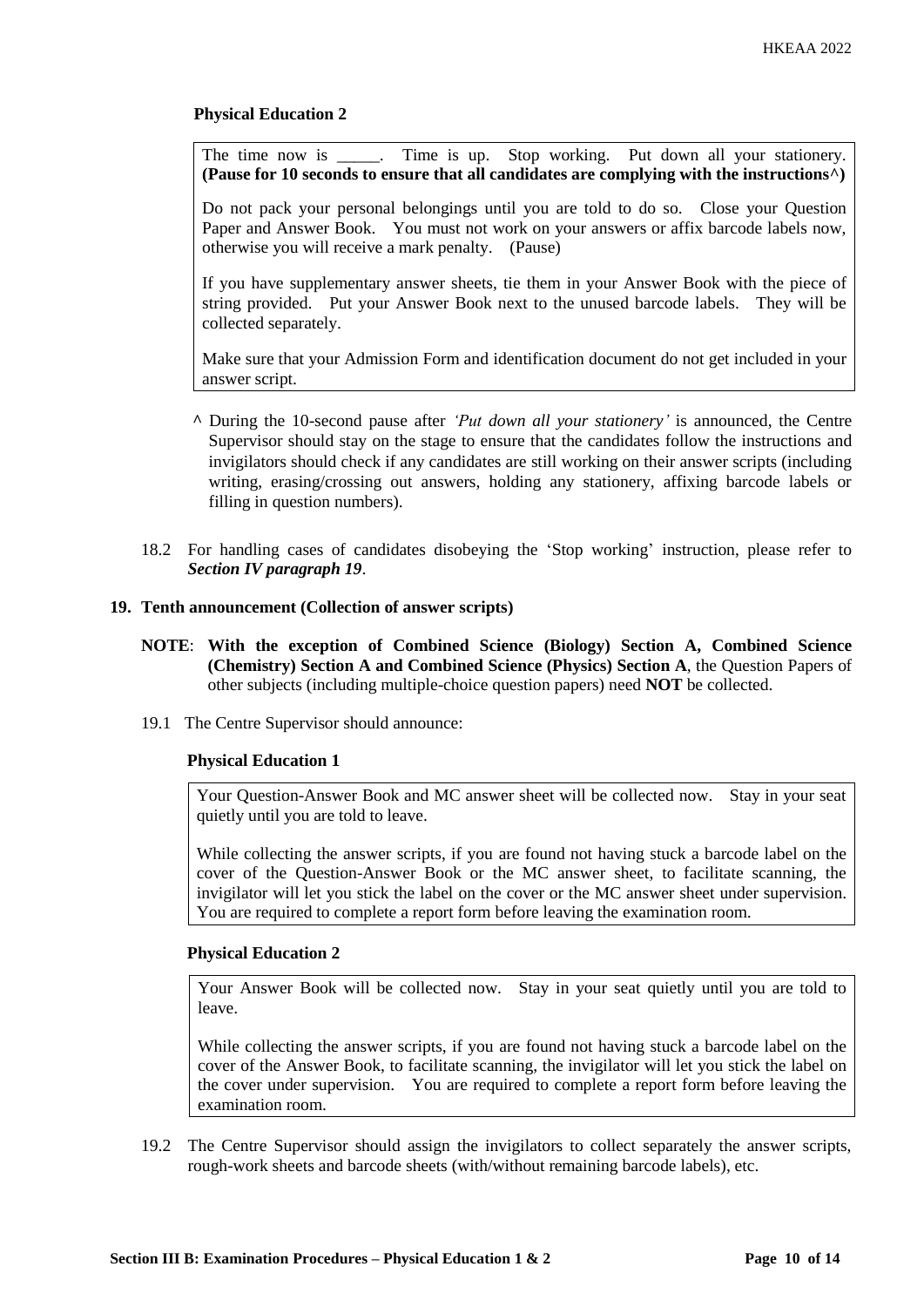- 19.3 While collecting the Answer Books/Question-Answer Books/MC answer sheets, if an invigilator discovers that **a candidate has not put down his/her candidate number on the cover of his/her Answer Book/Question-Answer Book/MC answer sheet, the candidate can be allowed to write his/her candidate number on the cover/MC answer sheet only under the supervision of the invigilator. However, the candidate should not be allowed to fill in the question number boxes.**
- 19.4 While collecting the Answer Books/Question-Answer Books/MC answer sheets, if an invigilator discovers that **a candidate has not stuck any barcode labels on the cover of an Answer Book/Question-Answer Book/MC answer sheet, to facilitate scanning, the candidate should be asked to stick the barcode label on that cover/MC answer sheet under the supervision of the invigilator. A report must be made on Report Form SR4b. The candidate should be asked to sign the report form.**

#### **20. Checking of answer scripts collected**

- 20.1 The answer scripts should be collected in candidate number order, with the smallest candidate number on top.
- 20.2 Ask the invigilators to scan the barcode labels on the scripts, including those using spare barcode labels. After scanning all answer scripts, invigilators should place the barcode scanners on the cradle for data transmission.
- 20.3 **The Centre Supervisor should check the 'Summary Report' and the 'Discrepancy Report' in the ASTS programme to ensure that the number of candidates present tallies with the number of collected scripts.** If there is a discrepancy between the attendance records and the scripts' records, the relevant information will be shown in the 'Discrepancy Report' in the ASTS programme. The Centre Supervisor should investigate the irregularities immediately. Please refer to the 'ASTS User Guide' where necessary.
- 20.4 If, at the time of scanning the barcode labels on the scripts, an invigilator discovers that a candidate has not stuck any barcode label on the cover of an Answer Book/Question-Answer book/MC answer sheet, the Answer Book/Question-Answer Book/MC answer sheet need not be scanned. The matter must be reported to the Centre Supervisor immediately and recorded on Report Form SR4b. The case will be shown in the 'Discrepancy Report' of the ASTS programme.

The Centre Supervisor should, under the page of 'Answer Script', select the relevant candidate and click 'Edit' manually to update the script record. The candidate's script record should be updated as follows:

- (i) from '0/1' to ' $\checkmark$ ' (for examinations using 1 answer book)
- (ii) from '1/2' to ' $\checkmark$ ' (for examinations using 2 answer books and 1 answer book has been scanned while the other cannot be scanned)
- (iii) from '0/2' to ' $\checkmark$ ' (for examinations using 2 answer books and both answer books cannot be scanned).

The completed Report Form SR4b and the Answer Book/Question-Answer Book/MC answer sheet should be placed in the **Envelope for Special Reports & Related Scripts/Answer Sheets**.

20.5 The Centre Supervisor should put down the total number of scripts collected in the appropriate spaces on the Sessional Report (for elective subjects).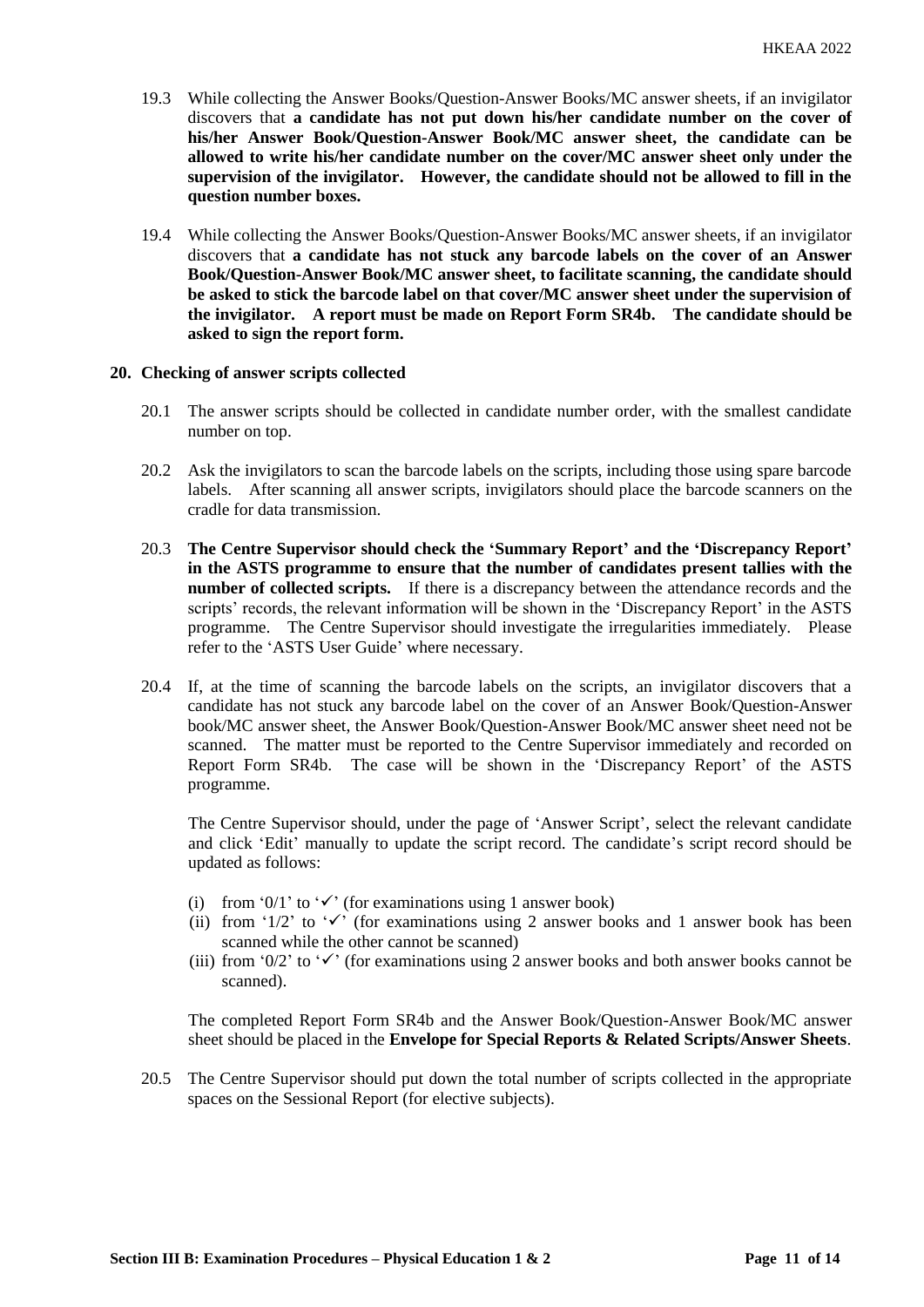# **21. Eleventh announcement (Dismissal of candidates)**

21.1 On completion of the collection and checking of all answer scripts, the Centre Supervisor should announce:

# **Physical Education 1**

The Paper 2 examination of this subject will be held at . Please come back 15 minutes before the start of the examination. You may now pack your personal belongings. Make sure you have your Admission Form, identification document and other personal belongings. (Pause) You can take away your question paper. You may now leave.

## **Physical Education 2**

You may now pack your personal belongings. Make sure you have your Admission Form, identification document and other personal belongings. (Pause) You can take away your question paper. You may now leave.

21.2 In the case of a candidate reporting any irregularity concerning the examination (e.g. requests a realignment of his/her MC answers or reports a mistake in the use of answer books), the Centre Supervisor should record the details of the irregularity (such as whether the case was reported before or after the dismissal of candidates) on Report Form SR4g so that follow-up action can be taken by the HKEAA (see *Section IV paragraph 20* on candidates using wrong answer books).

# **22. Completing the Sessional Report (for elective subjects)**

The Sessional Report (for elective subjects) should be completed by the Centre Supervisor and two invigilators (including one invigilator not provided by the centre school). This report need not be returned daily. It should be returned to the Scripts Collection Centre after the very last HKDSE examination session in the centre.

## **23. Packing of scripts and examination materials**

- 23.1 The Centre Supervisor should refer to the Script Envelope Summary (see *Specimen 26B*) for the number of pre-printed script envelopes provided to the centre. The answer scripts should be placed in the appropriate script envelopes (see *Specimen 26A*) in candidate number order according to the candidate number ranges printed on the script envelope labels. The number of scripts inside should be written on each of the envelopes. Each envelope should be sealed with a piece of Security Adhesive Tape. The Centre Supervisor and one invigilator should then sign on the flap of the envelope across the tape (see *Specimen 27*). The envelopes must be tied with a piece of string for carrying purposes.
- 23.2 The MC answer sheets (absentees excluded) should be placed in the original answer sheet folder (see *Specimen 28*) which should then be placed in the clear plastic bags provided. The plastic bags should be sealed with Security Adhesive Tape. Do not bend or tie the folders. Except for the last folder, answer sheets of candidates (absentees excluded) from each 100 seats should be placed in one folder, e.g.

| <b>Seat Number Range Folder</b> |                                              |
|---------------------------------|----------------------------------------------|
| $001 - 100$                     | $\vert$ T if there are absentees, the folder |
| 101-200                         | 2 $\rightarrow$ will have fewer than 100 MC  |
| 201-247                         | answer sheets                                |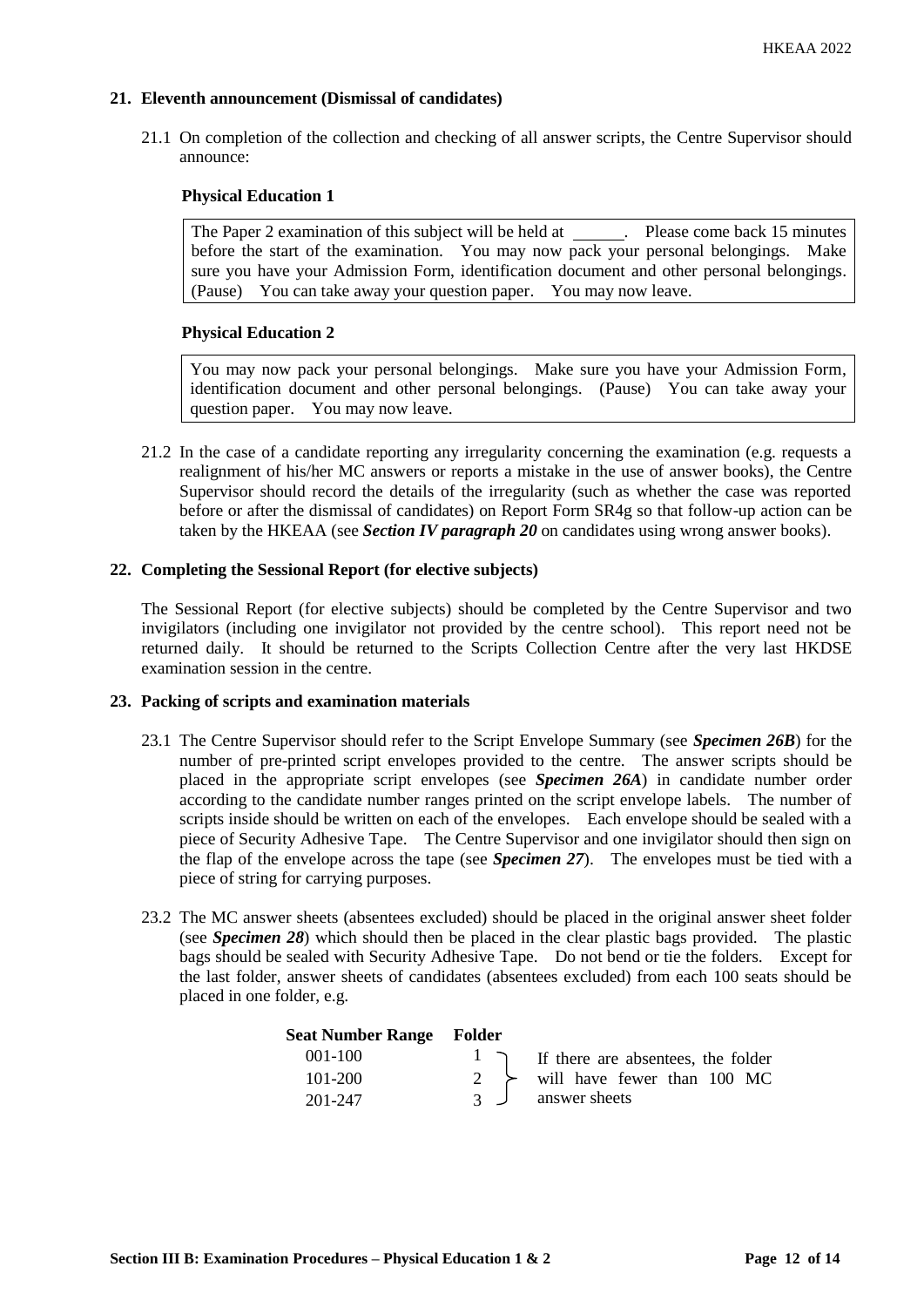## 23.3 **Items to be placed in the normal script envelopes/MC answer sheet folders:**

## **Scripts/answer sheets of**

- (1) candidates who are present (including latecomers, early leavers and additional candidates);
- (2) candidates who cannot produce their Admission Forms but can produce their identification documents and the candidate numbers claimed can be verified;
- (3) candidates whose Admission Forms do not bear their photographs and who cannot produce their identification documents but their personalised barcode sheets can be found at the centre;
- (4) candidates who have disobeyed the 'Stop working' instruction;
- (5) candidates whose calculators do not have the 'H.K.E.A.A. APPROVED' or 'H.K.E.A. APPROVED' label but the calculators are on the Permitted List.

# 23.4 **Scripts/Reports to be placed in the Envelope for Special Reports and Related Scripts (where appropriate):**

- (1) scripts of candidates who are suspected of cheating and the cribs (if any);
- (2) scripts of candidates who have attended a wrong centre;
- (3) scripts of candidates who cannot produce their Admission Forms and/or valid identification documents and their personalised barcode sheets cannot be found at the centre;
- (4) scripts of candidates who have taken a subject/paper/module/language version not listed on the Admission Form; (5) scripts of any other candidates who use spare barcode

Candidates who use spare barcode sheets

- sheets/who are not given any barcode sheets; (6) scripts of candidates who cannot produce their Admission Forms and valid identification documents but their personalised barcode sheets can be found at the centre;
- (7) answer books/question-answer books with candidate number written but no barcode label stuck on the cover, or MC answer sheet with candidate number written but no barcode label stuck on;
- (8) Report Forms SR1, SR3, SR4g, SR4b, SR4c, SR4p, SR4t\* or SR4i (if any);
- (9) candidates' calculators which do not have the 'H.K.E.A.A. APPROVED' or 'H.K.E.A. APPROVED' label and which are **NOT** on the Permitted List.
- \* Report Forms SR4t need not be returned daily. They should be returned to the HKEAA on the last examination day of the centre.

## 23.5 **Items to be placed in a clear plastic bag:**

- (1) Calculators Form;
- (2) Declaration Forms on Health for candidates and examination personnel.
- 23.6 Rough-work sheets and barcode sheets (unused barcode sheets and those collected from candidates) should be placed separately in the rough-work sheet envelopes (see *Specimen 30A*) and barcode sheet envelopes (see *Specimen 30B*).

## **24. Return of answer scripts to the collection centre**

- 24.1 Answer scripts and related documents should be returned daily to the Scripts Collection Centre preferably **within one hour** after the last session of the examination day.
	- (1) Answer Books/Question-Answer Books (in script envelopes);
	- (2) MC answer sheets (in the answer sheet folders and plastic bags provided);
	- (3) Rough-work sheets (in rough-work sheet envelopes) (if any);
	- (4) Barcode sheets (in barcode sheet envelopes);
	- (5) Calculators Form;